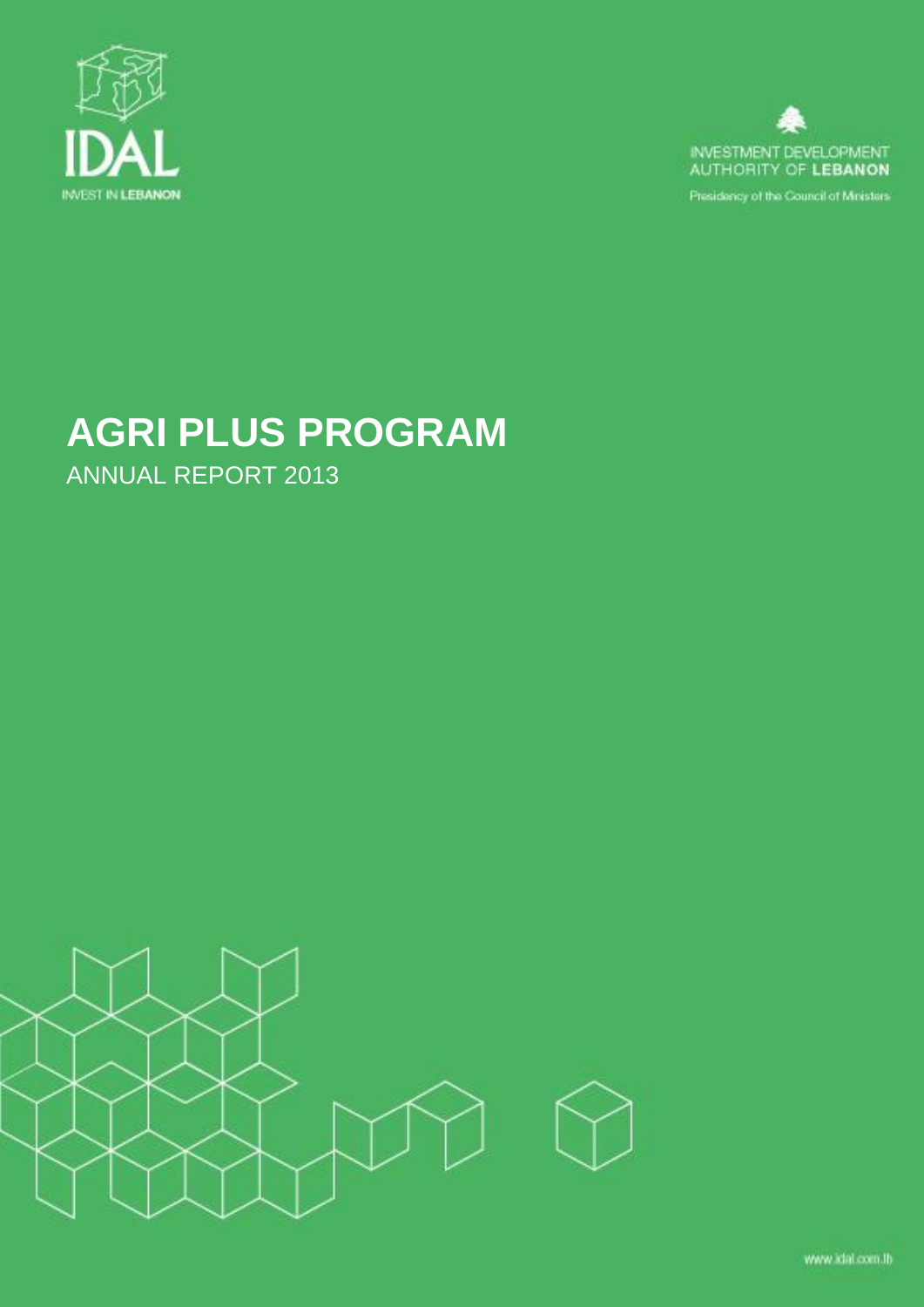# **INTRODUCTION**

In 2013, the "Agri Plus" program replaced the Export Plus program in place since 2001, which was put in place to support the export of agriculture produces. The "Agri Plus" Program was approved by Council of Ministers decision no. 33 has and includes the following pillars **Enhancing product quality:** which includes improving the quality of existing products as well as producing new products in line with the trends in international markets, in addition to promoting sound agricultural practices through the attainment of quality certifications.

- **Improving packaging:** through encouraging the modernization of packing houses, as well as cool storage rooms, both at the technical level, as well as at managerial level, and to ensure compliance with international safety standards.
- **Promotion and marketing:** through setting a marketing strategy to promote agricultural products through a mix of promotional activities (participation in trade shows, advertising campaigns,…)

The "Agri plus" program thus aims to increase the volume of agricultural exports to traditional markets through increasing the confidence of the consumer in Lebanese agricultural produce and support in opening up new especially in promising markets such as Europe and countries with significant diaspora presence.

#### **Program Components**

The program announced on September 14, 2011 is composed of six components:

- 1. **Financial incentives** to the farmers and exporters and agricultural cooperative and traders who contribute to increasing the volume of exports through improving product quality and packaging standards. The value of the financial support will depend on: the type of product, its destination, its quality of packaging, its shipping modality, and its conformity with quality standards. The incentives are based on a variable scheme set by IDAL.
- 2. **Local and international trade fairs** through the financing of Lebanese pavilions and the necessary promotional activities during the events.
- 3. **Modernization** of packaging and storage houses.
- 4. **Training programs**, to offer quality certifications to packaging houses.
- 5. **Market studies** aimed at identifying potential export markets.
- 6. **Promotional and marketing activities.**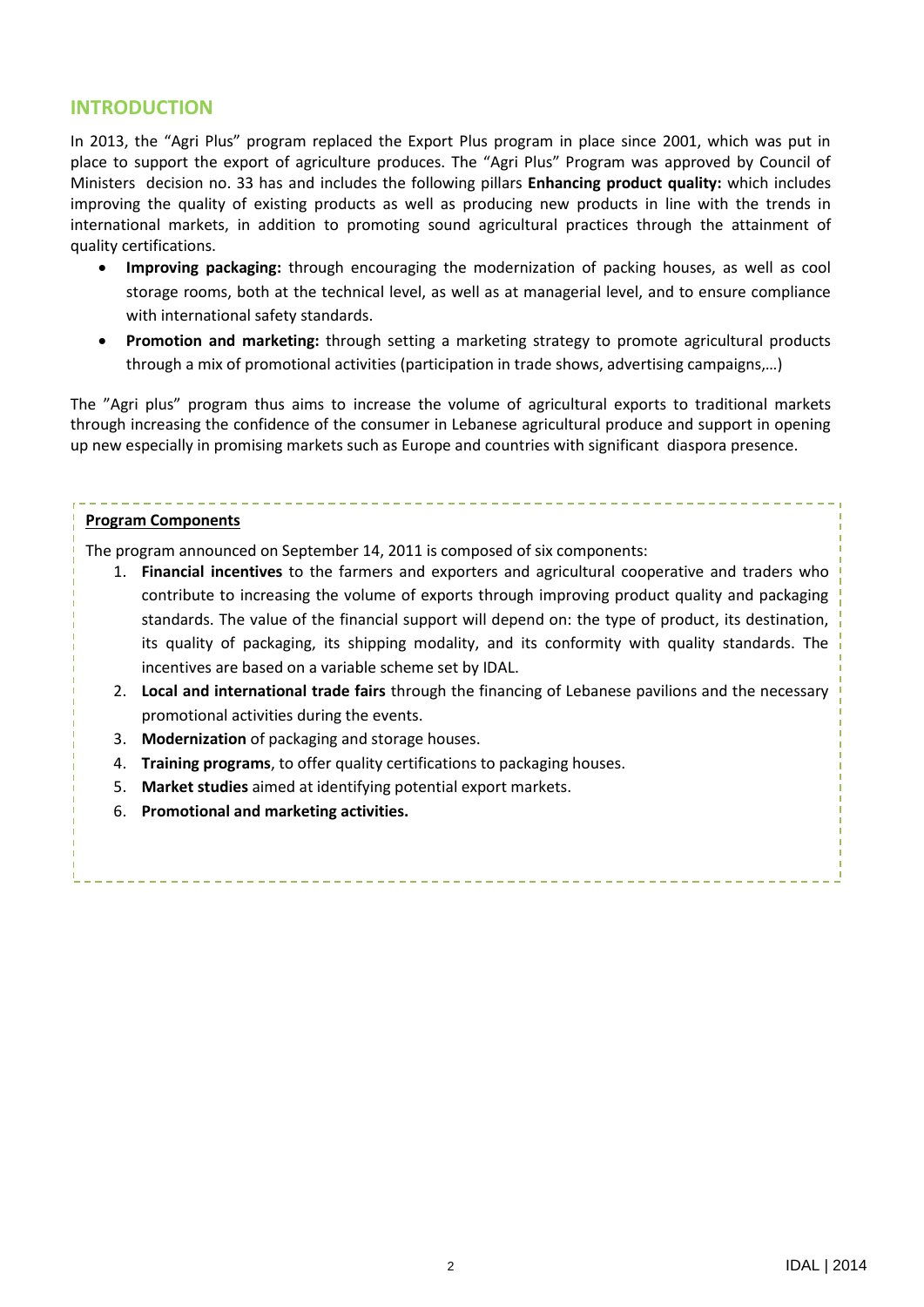# **2013 PROGRAM ACHIEVEMENTS**

The "Agri Plus" program registered positive results over the course of 2013 despite the impact of the Syrian crisis on the Lebanese economy (keeping in mind that most of Lebanon's agricultural and industrial exports are transported through Syrian territory and only a fraction of these products being shipped by sea and by air). Export volumes reached a total of 522,538 Tons by the end of 2013, a 15% increase from 2012 levels

Potato accounted for the bulk of exported agricultural produces, accounting for 37% of total exports, followed by Citrus (15%) and Malus (15%). (Figure 1)



**Figure 1: Exports by Product Type (Tons) (2013)** 

Moreover, Lebanon's main export partners remained the Middle East - North African region, mainly zones A and B. Syria, Saudi Arabia, Kuwait, Egypt, the United Arab Emirates, and Jordan received around 99% of all agricultural exports, as shown in the graph below. (Figure 2)

#### **Figure 2: Distribution of Agriculture Produces by Zones (%) (2013)**

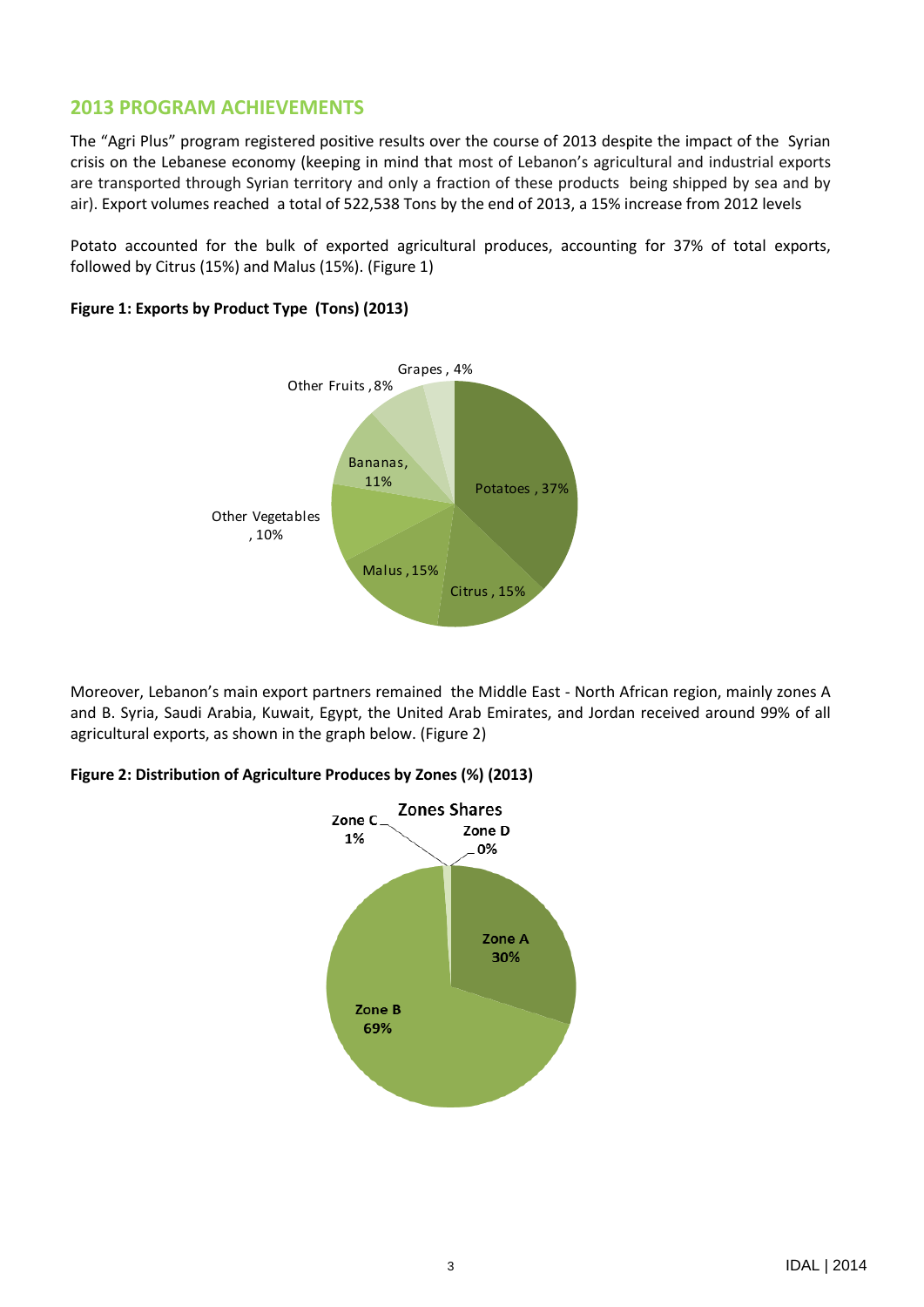Zone A: Syria and Jordan Zone B: Gulf Countries and African Arab countries Zone C: Europe & Africa Zone D: North & South America, Australia

#### **Olive Oil Overview**

Once again, Gulf countries (Zone B) were the major export partners of Lebanese olive oil, with 50% of the total exported quantity. Moreover Zones C & D, which include here the United States, Canada, & France, garnered a combined share of 50 % (C for 2 % and D for 48 %) (Figure 3). Lebanese olive oil has a very promising export market, leaving room for various business opportunities.

## **Figure 3: Olive Oil Exports (Tons) (2013)**

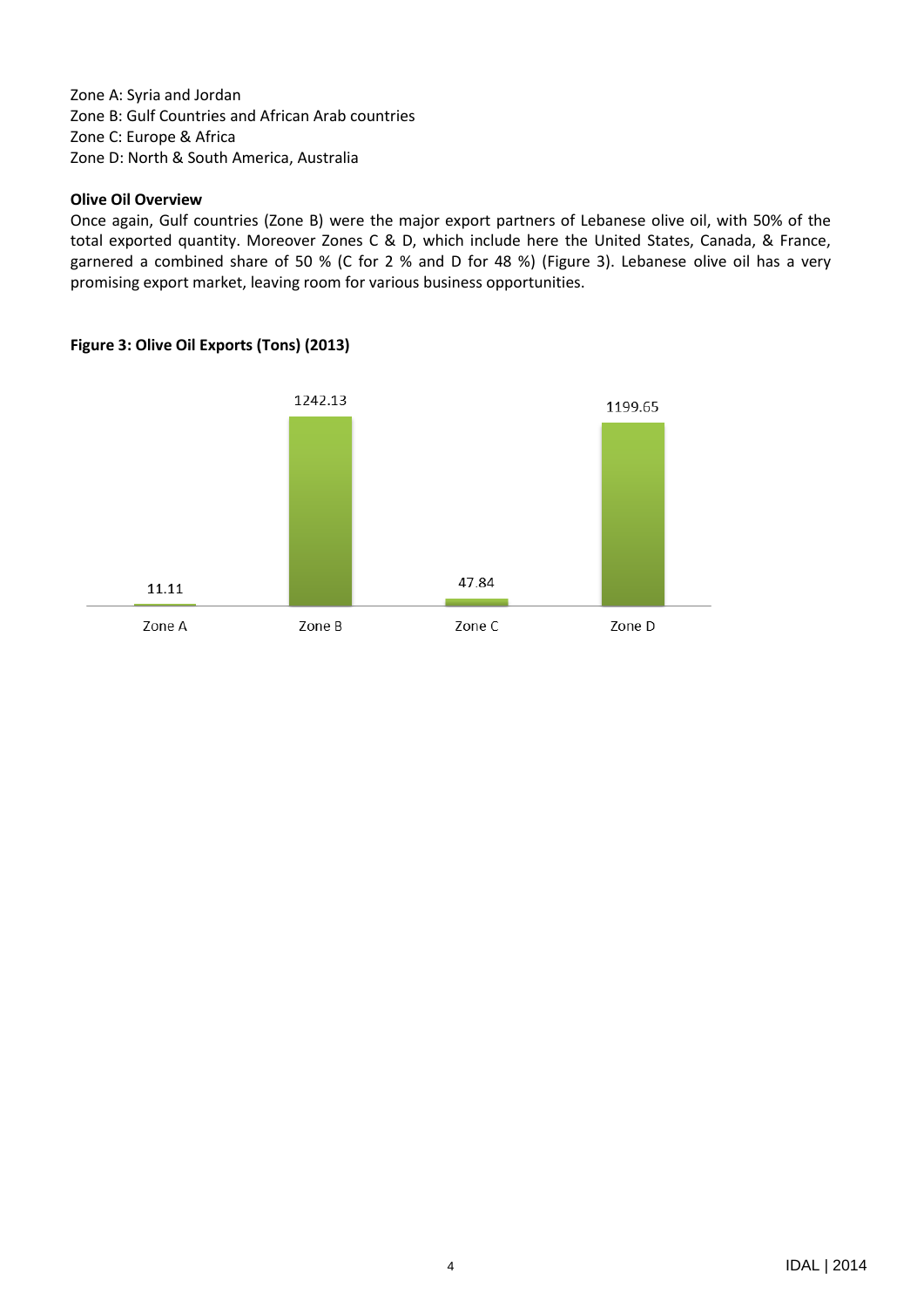# **COMPARING 2013 PERFORMANCE TO 2012**

## **1. Products Overview**

Over the 2012-2013 period, nearly all agriculture products have seen their exports rise. Particularly, Potato and other vegetables exports have seen their export volume increase by 91% and 31% respectively. The only products whose exports fell were Citrus, Malus and Banana (-21%, -17% and -6% respectively) (Figure 4).

**Figure 4: Changes in Agricultural Exports by Product Type (%) (2012-2103)**



Similarly, agriculture exports have increased in all export zones with the exception of Zone C (Europe & Africa). An encouraging figure is that of Zone D (North & South America and Australia) where Lebanese agricultural products are finally starting to penetrate (Figure 5).

**Figure 5: Change in Agricultural Exports by Zone (Tons) (2012-2103)**

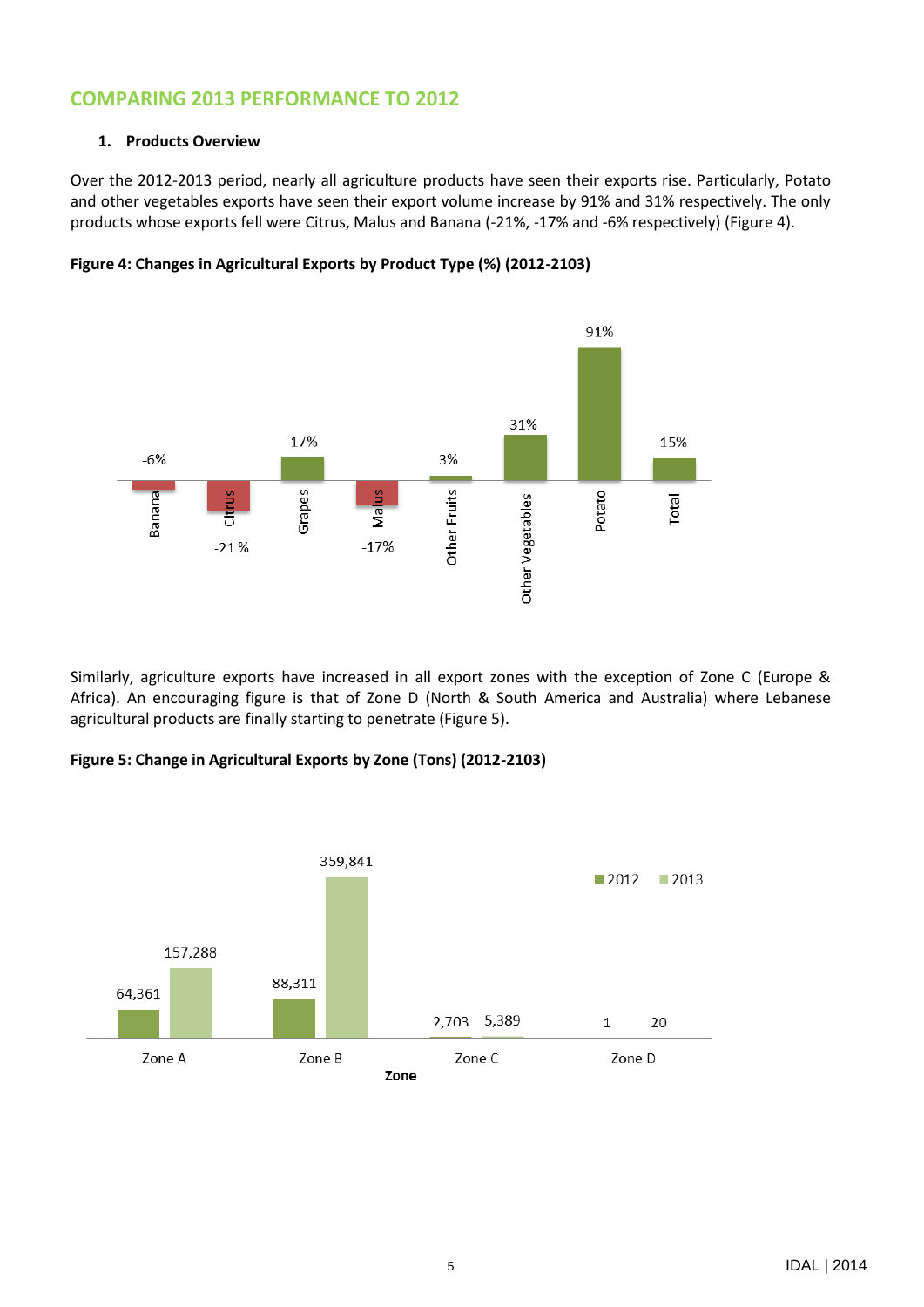In terms of monthly changes in exports over the 2012-2013 period, the most difficult months turned out to be March, April, and December, where negative growth was observed. The remaining months have witnessed an increase in total agriculture exports, notably July with a 71% rise (Figure 6).





## **2. Transportation**

Overall, during the year 2013, 19,897 trucks were used for transporting Lebanese agricultural products to neighbouring countries. The great majority of these trucks had a Lebanese registration plate (60%), followed by Syrian trucks (28%) and KSA trucks (8 %). Figure 7 gives a more detailed perspective.

**Figure 7: Distribution of Trucks by Nationality (%) (2013)**



Despite the increase in the exports volume by 15%, the usage of Lebanese trucks saw its share of the total trucks used within the program drop by 3% compared with their share of 2012 (64.3%). It is worthy to note that the decision issued by the Ministry of Public Works and Transport to prevent the entry of empty trucks from some countries did not increase the usage of the Lebanese trucks. On another hand, if we compare the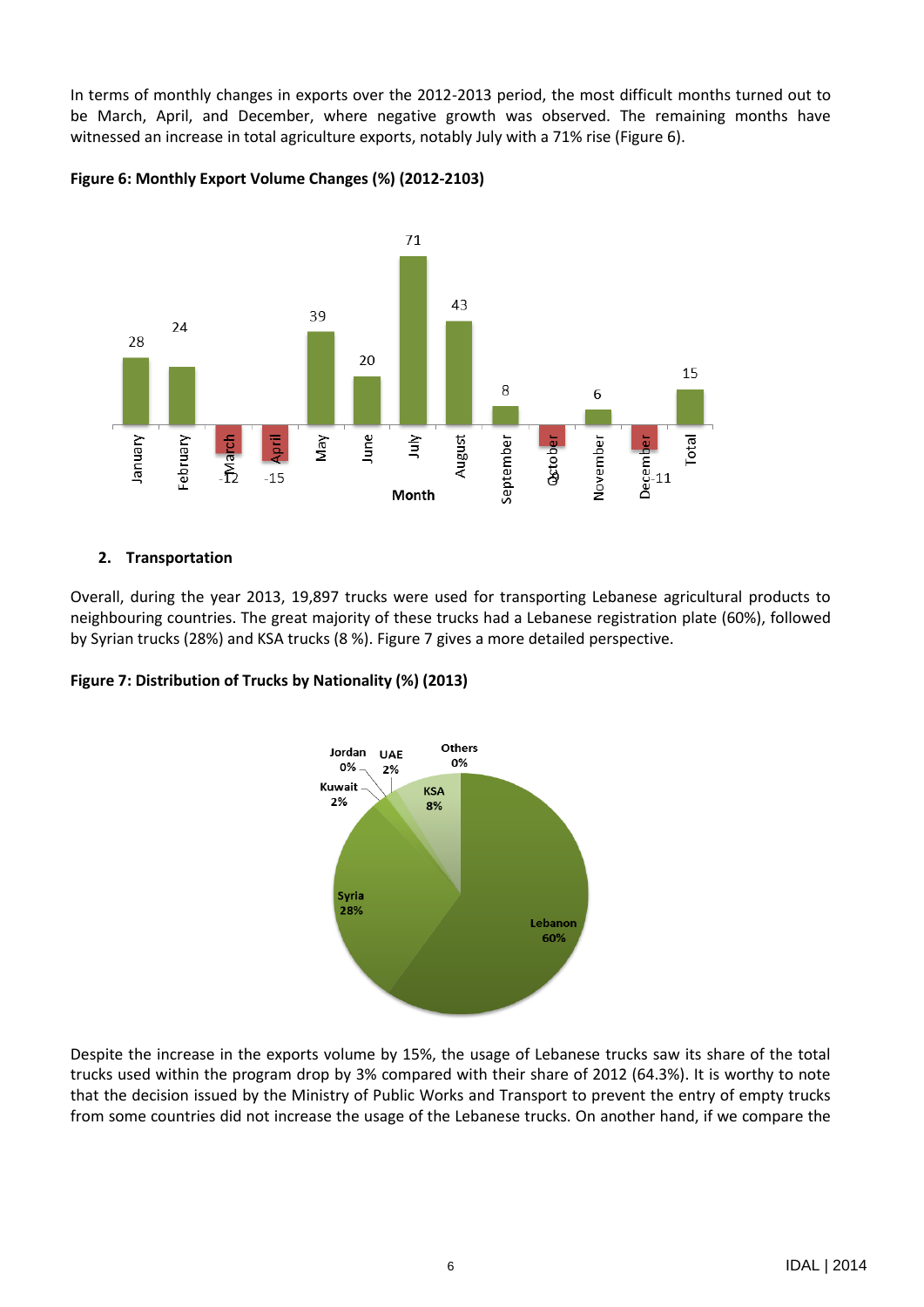number of Lebanese trucks used over the period 2012-2013, it is noted that the number of trucks has increased in 2013 by only 5%, due to the increase in the amount of exports.

| Country       | <b>Lebanon</b> Syria |      | <b>Kuwait</b> | Jordan | UAE | KSA  | <b>Others</b> | <b>Total</b> |
|---------------|----------------------|------|---------------|--------|-----|------|---------------|--------------|
| Number of     |                      |      |               |        |     |      |               |              |
| <b>Trucks</b> | 11870                | 5641 | 379           | 24     | 292 | 1670 | 21            | 19897        |

This result can be explained by the increasing usage of the maritime transportation means as a result of Syria's conflicts, which has led at times to the closure of the land borders. The biggest decline was in the use of Jordanian trucks, with -91%, while the Syrian trucks achieved the higher increase reaching 85% as a result of the inability of many other nationalities to pass through the Syrian territory for security reasons.

**Figure 8: Distribution of Agricultural Produces by Transport Means (%) (2013)**



More specifically, 64 % of olive oil exports were completed this year by sea, while 36% were exported by land. It is worthy to note here that the use of maritime tools have seen a big jump during 2013, as a result of a number of workshops organized by IDAL in order to establish a better cooperation between the two parties (exporters and shipping companies) and provide this services with a reduced cost, which helps to find alternative means to export, taking into consideration the closure of the land borders several times.

These efforts have resulted in the opening of new transmission lines and making exporters accustomed to the use of associated shipping methods and procedures. The following table illustrates the evolution of the three transportation means usage for agricultural exports in the past three years (Figure 9). **Figure 9: Evolution of Transport Means Usage in % (2011-2013)**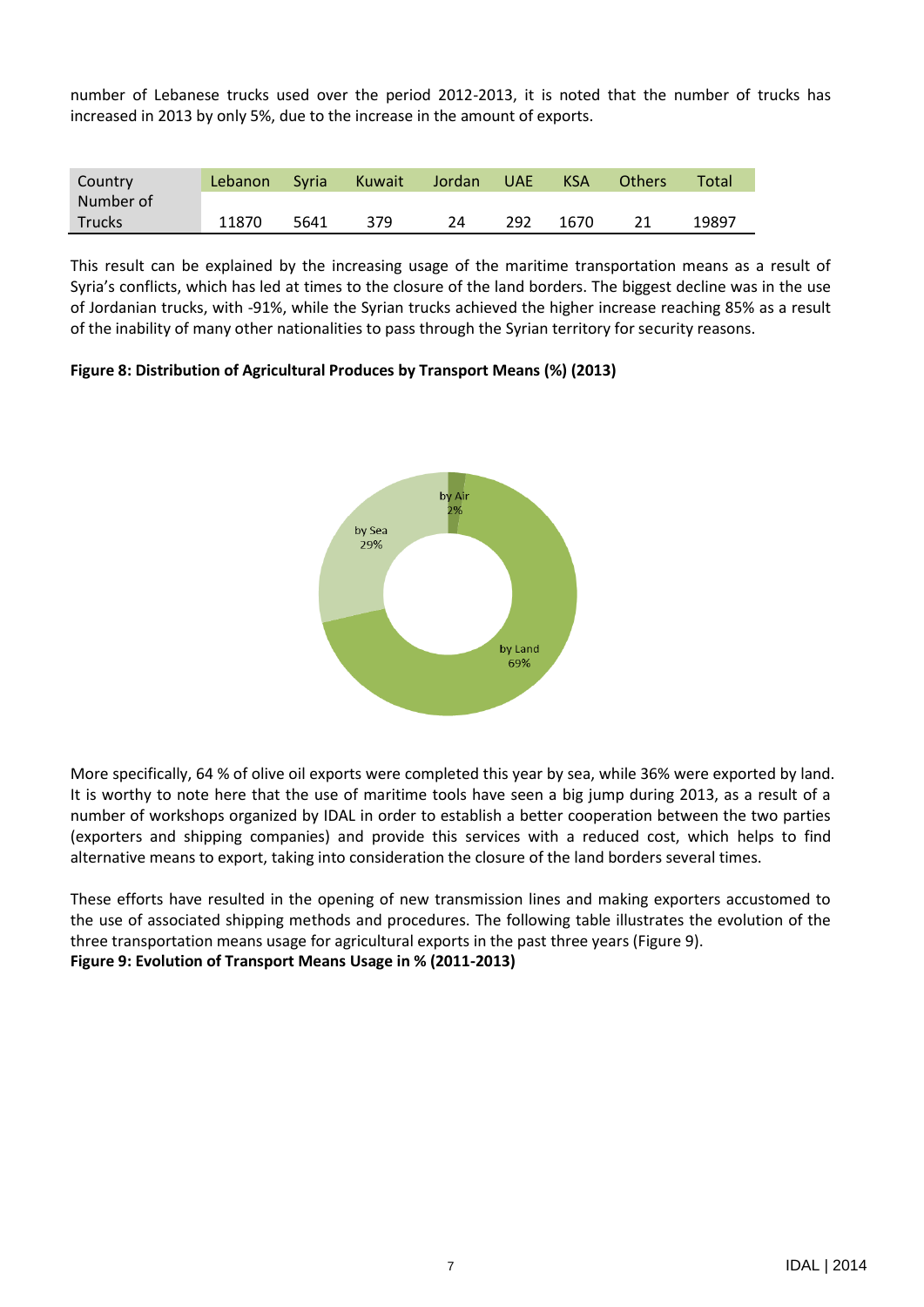

#### **3. Agri Plus Adherents**

**The number of adherents to the Agri Plus Program during the 2013 was 143**. The graph below (Figure 10) shows the distribution of adherents by province. Naturally, the adherents from the Bekaa region were the most prominent.



#### **Figure 10: Distribution of "Agri Plus" Adherents by Province (%) (2013)**

#### **4. Packinghouses**

With its plan to encourage exporters to improve the quality of their products in terms of produce and packaging, IDAL granted 20% additional subsidies to any exporter who obtains a certificate of quality for his product along with a certificate for the packinghouse where the product is being packed. Both growing and packaging procedures must adhere to the highest international standards to obtain certificates from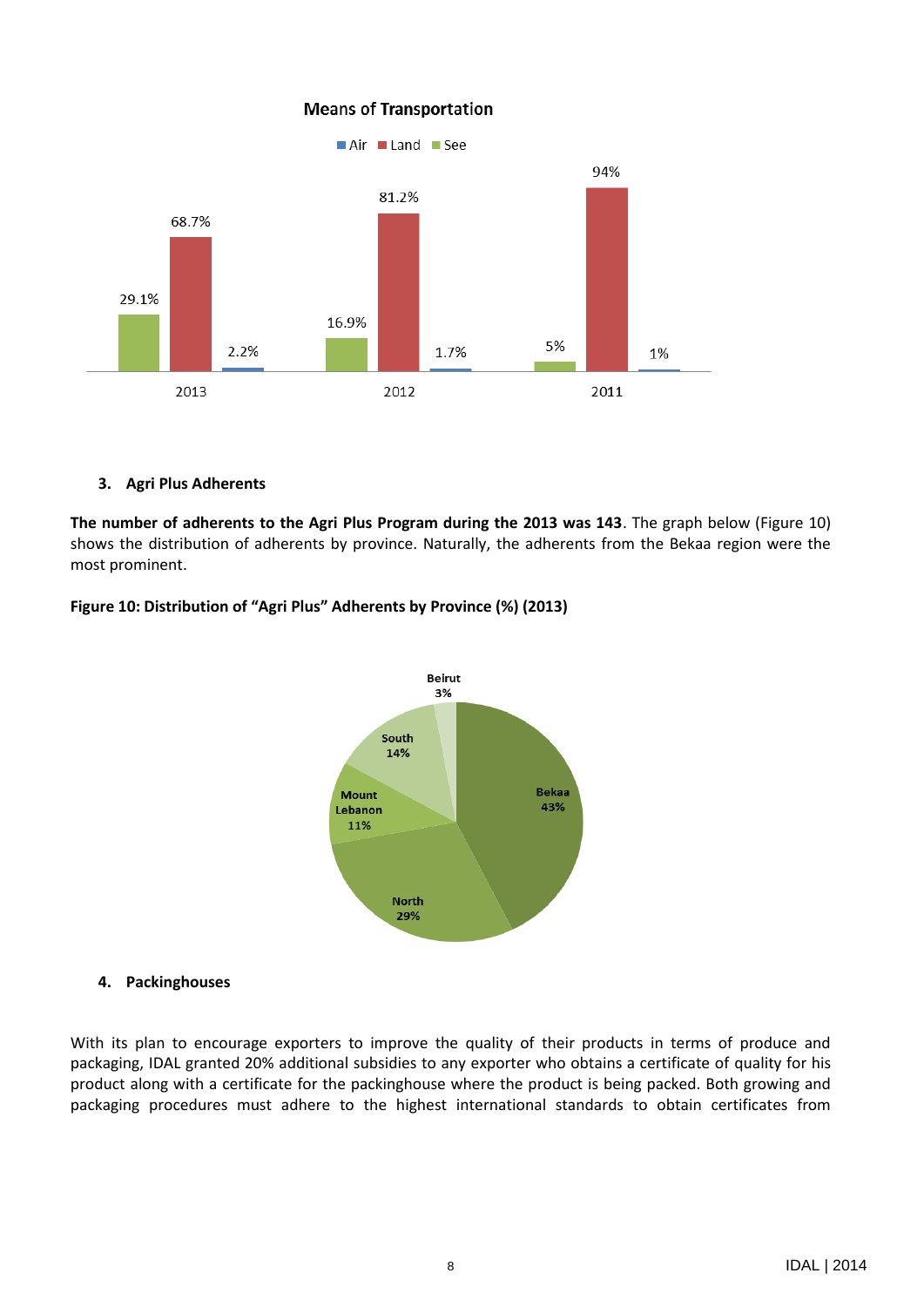internationally approved sources. This year, 141 packinghouses fit IDAL's criteria and conditions and were registered in the program. The graph below (Figure 11) shows the distribution of packinghouses by province. **Figure 11: Distribution of Packing Houses by Province (%)(2013)**



Consequently, positive results have begun to show after 2 years of operation:

- In terms of Quality of Products, **17 exporters presented certificates** for one or several lands who have obtained a GAP certificate (an internationally recognized set of farm standards dedicated to Good Agricultural Practices (GAP))
- In terms of Packinghouses, only 3 of the packinghouses had international certificates in the beginning of year 2012. But as a result of IDAL's encouragement through additional incentives, **19 additional packinghouses acquired approved certificates during 2012-2013**. Another 7 of the active packinghouses are also in the process of obtaining certificates bringing the number of accredited packinghouses to 29 which represents 21% of the total active packinghouses.



#### **Packinghouses Accreditation Status 2013**